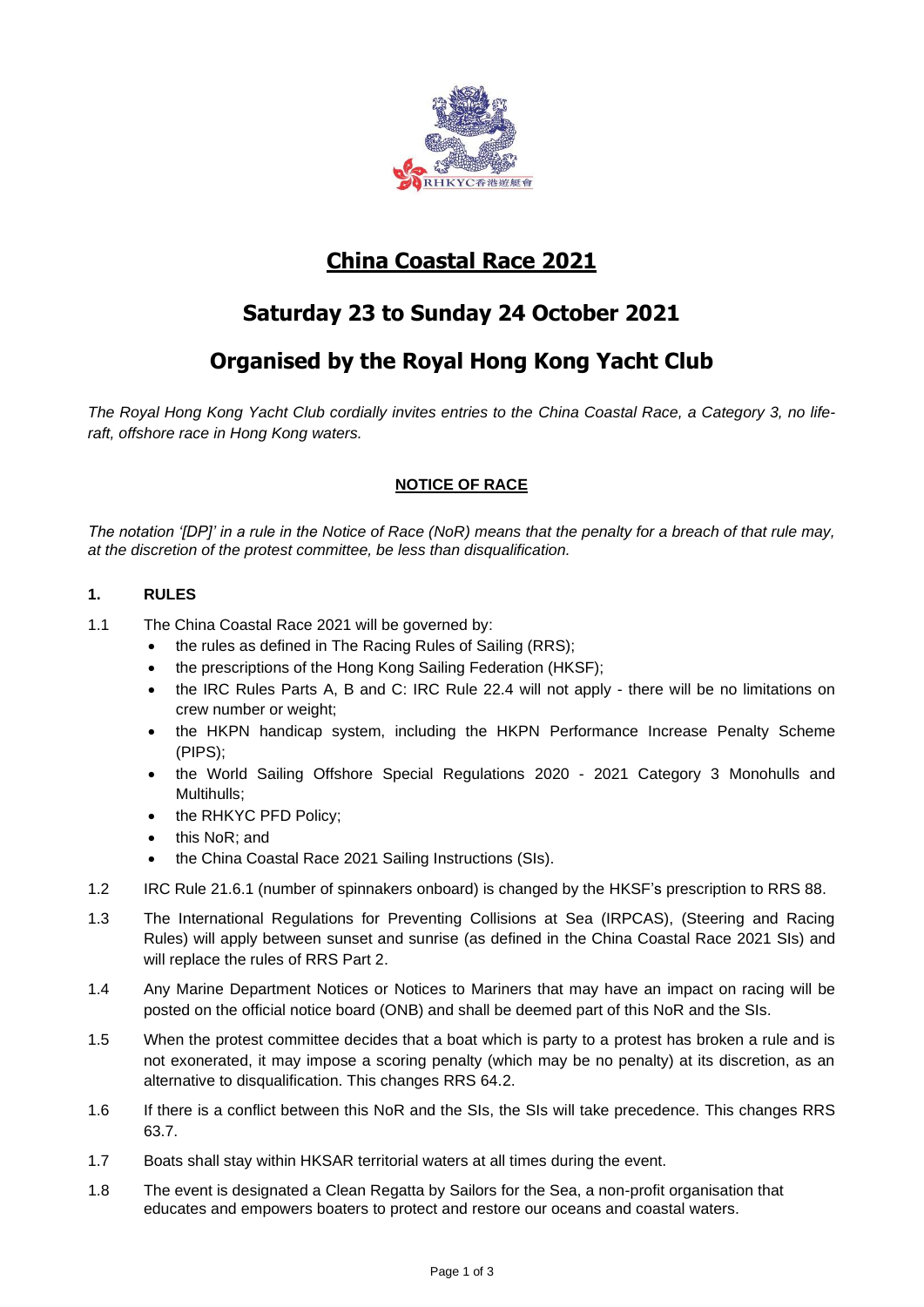## **2. SAILING INSTRUCTIONS**

The China Coastal Race 2021 SIs will be available from mid October 2021 from the RHKYC Sailing Office and at [www.chinacoastraceweek.com/coastal.](https://www.chinacoastraceweek.com/coastal)

## **3. COMMUNICATION**

- 3.1 The online official notice board is located at [www.chinacoastraceweek.com/coastal.](https://www.chinacoastraceweek.com/coastal)
- 3.2 [DP] All boats shall carry a VHF radio capable of communicating on channels 16 and 72.
- 3.3 Competitors shall maintain a listening watch on VHF channel 72 for race information which may be broadcast by the race committee vessel. Failure of equipment or failure to hear race committee transmissions will not be grounds for redress. This changes RRS 62.1(a).
- 3.4 [DP] While racing, except in an emergency, a boat shall not make voice or data transmissions and shall not receive voice or data communication that is not available to all boats.
- 3.5 In accordance with RRS 86.1(b), RRS 41(c) is amended as follows:

[DP] A boat shall not receive help from any outside source, except:

(c) help in the form of information freely available to all boats, which shall include navigational, weather, tide or current information from any source which is available to all boats whether or not by payment of a fee or subscription, but shall not include any information gathered or the subject of interpretation by, or any advice received from, any source not onboard the boat and which is specific to the boat and her situation.

## **4. ELIGIBILITY AND ENTRY**

- 4.1 The race is open to boats holding a valid IRC or HKPN certificate and at least 9 meters in length overall (LOA) excluding bowsprit and/or bumpkin. A minimum of 3 boats is required to form a class.
- 4.2 Subject to the entries received, and at the sole discretion of the race committee, the IRC class may be separated into the following divisions:

**IRC Class**: Keelboats with a valid IRC Certificate and a Hull Factor (HF) of 8.5 and above. Subject to entries, this class may be divided into divisions based on suitable rating bands, at the discretion of the race committee.

**Cruiser IRC Class**: Keelboats with a valid IRC Certificate and a HF of 8.4 or less or a DLR equal to or greater than 140.

**IRC Double Handed Class**: Keelboats with a valid IRC Certificate crewed by only 2 persons.

- 4.3 The **HKPN Class** is for boats of a cruising nature not currently holding a valid IRC certificate. Keelboats must satisfy safety and stability requirements as defined under the ISO Design Category C.
- 4.4 Eligible boats shall enter by completing the online entry form on or before Friday 8 October 2021.

## **5. FEES**

- 5.1 The entry fee will be HK\$550 per boat. For cancellations notified by Monday 18 October 2021, the entry fee will be refunded in whole. For cancellations after this date, no refund will be made.
- 5.2 Late entries may be accepted until 1800hrs on Tuesday 19 October 2021 upon application to the race committee and only upon payment of an additional fee of 50% of the entry fee.

## **6. ADVERTISING**

[DP] Boats may be required to display advertising chosen and supplied by the organizing authority. If this rule is broken, World Sailing Regulation 20.9.2 applies.

## **7. SCHEDULE**

The scheduled time of the warning signal for the first start is 1050hrs on Saturday 23 October 2021 with the first starting signal at 1100hrs.